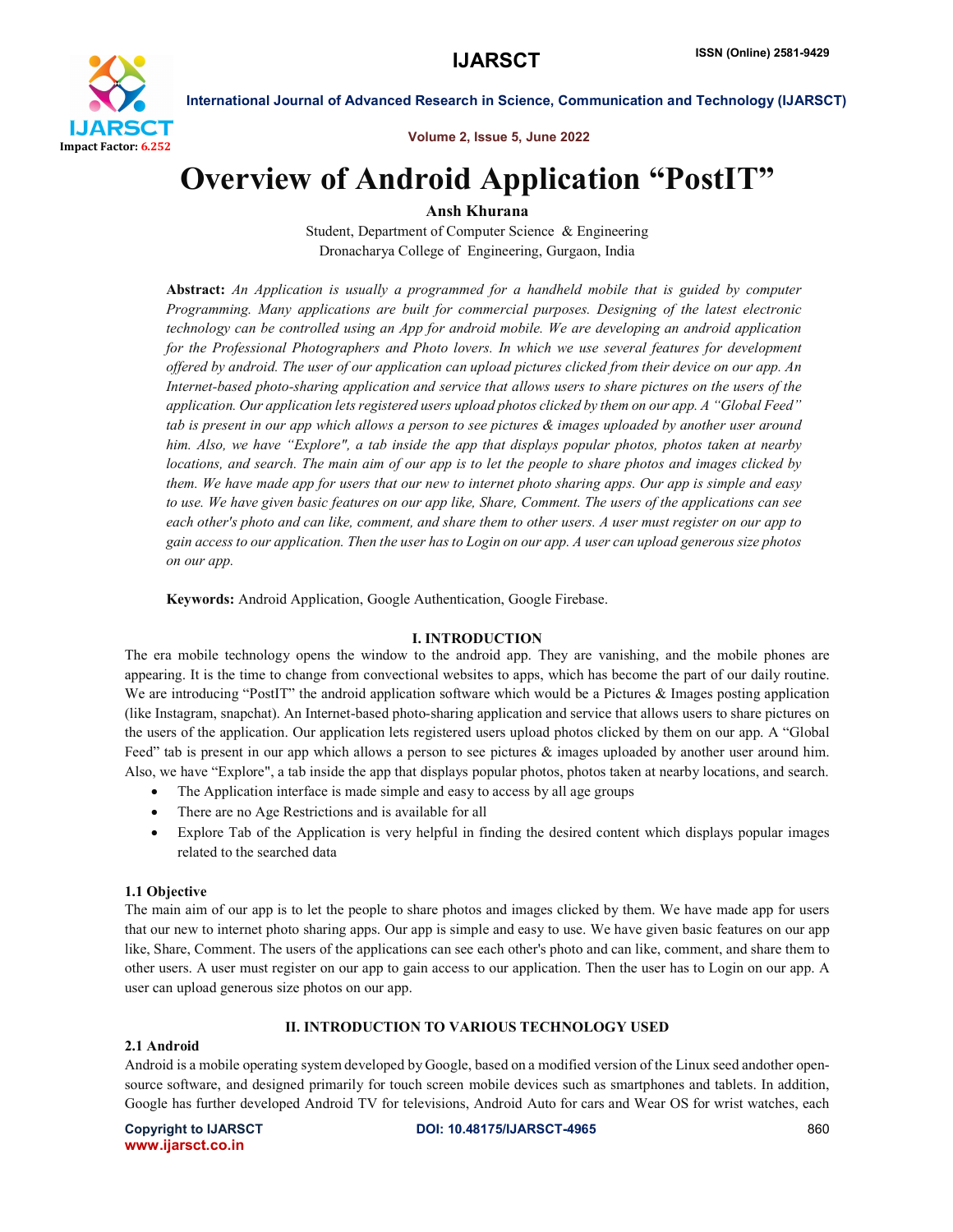

#### Volume 2, Issue 5, June 2022

with a specialized user interface. Variants of Android arealso used on game consoles, digital cameras, PCs, and other electronics.

Initially developed by Android Inc., which Google bought in 2005, Android was unveiled in 2007, with the first commercial Android device launched in September 2008. The operating system has since gone through multiplemajor releases, with the current version being 8.1 "Oreo", released in December 2017. Android has been the best-selling OS worldwide on smartphones since 2011 and on tablets since 2013. As of May 2017, it has over two billion monthly active users, the largest installed base of any operating system, and as of 2017, the Google Play store features over 3.5 million apps. The core Android source code is known as Android Open-Source Project (AOSP), and is primarily licensed under the Apache License.

## 2.2 Languages Used

Android applications are usually developed in the Java programming language using Android Software Development Kit. Java may be combined with C/C++, together with a choice of non-default runtimes thatallow better C++ support. The Go programming language is also supported, although with a limited set ofapplication programming interfaces (API). In May 2017, Google announced support for Android app development in the Kotlin programming language.

#### 2.3 Technology Used

The Android Software Development Kit (SDK) includes a comprehensive set of development tools, including adebugger, software libraries, a receiver emulator based on QEMU, documentation, sample code, and tutorials.Initially, Google's supported integrated development environment (IDE) was Eclipse using the Android Development Tools (ADT) plugin; in December 2014, Google released Android Studio, based on IntelliJ IDEA, as its primary IDE for Android application development. Other development tools are available, including a native development kit (NDK) for applications or extensions in C or C++, Google App Inventor, a visual environment for novice programmers, and various cross platform mobile web applications frameworks. In January 2014, Google unveiled a framework based on Apache Cordova for porting Chrome HTML 5 web applications to Android, wrapped in a native application shell.

#### 2.4 Reason for Choosing

Now-a-days, everything is getting digital like e-commerce, e-banking, e-mails etc. The point is that the system has changed, and websites are vanishing and android applications are becoming popular day-by-day. Some peoplehave difficulty to use android smartphones apps and our photo lovers.

So, for them we have made this app called Photo Blog. It is simple use and has user friendlyinterface.

The main reason for choosing this project is that to allow people to highlight their talent of Photography. Thereis no age restriction on our app.

Every news about posts, events, account setting etc.

- Teachers carry attendance registers along with them to take attendance of the students.
- The result of sessional are told separately to the students of different branch.
- Students need to personally meet the higher authority members to file complain on any issue.
- Students need to issue books from the library and if not available then they need to buy them.

#### 2.5 Modules

The application is divided into 3 modules:

#### A. Modules 1

In this module, first process is login. In the login process the user can input his unique username and password. If he/she has already got an account, have else the user should sign up by inputting his email address, password and re-confirm password. Thus, the user can login to his account with his distributed email address and password.The signed in users can access the app features and news & upcoming features and events of application.

#### B. Module 2

Also, other users can simply get an overview about the college withoutsigning in. they can get an overview aboutthe college

www.ijarsct.co.in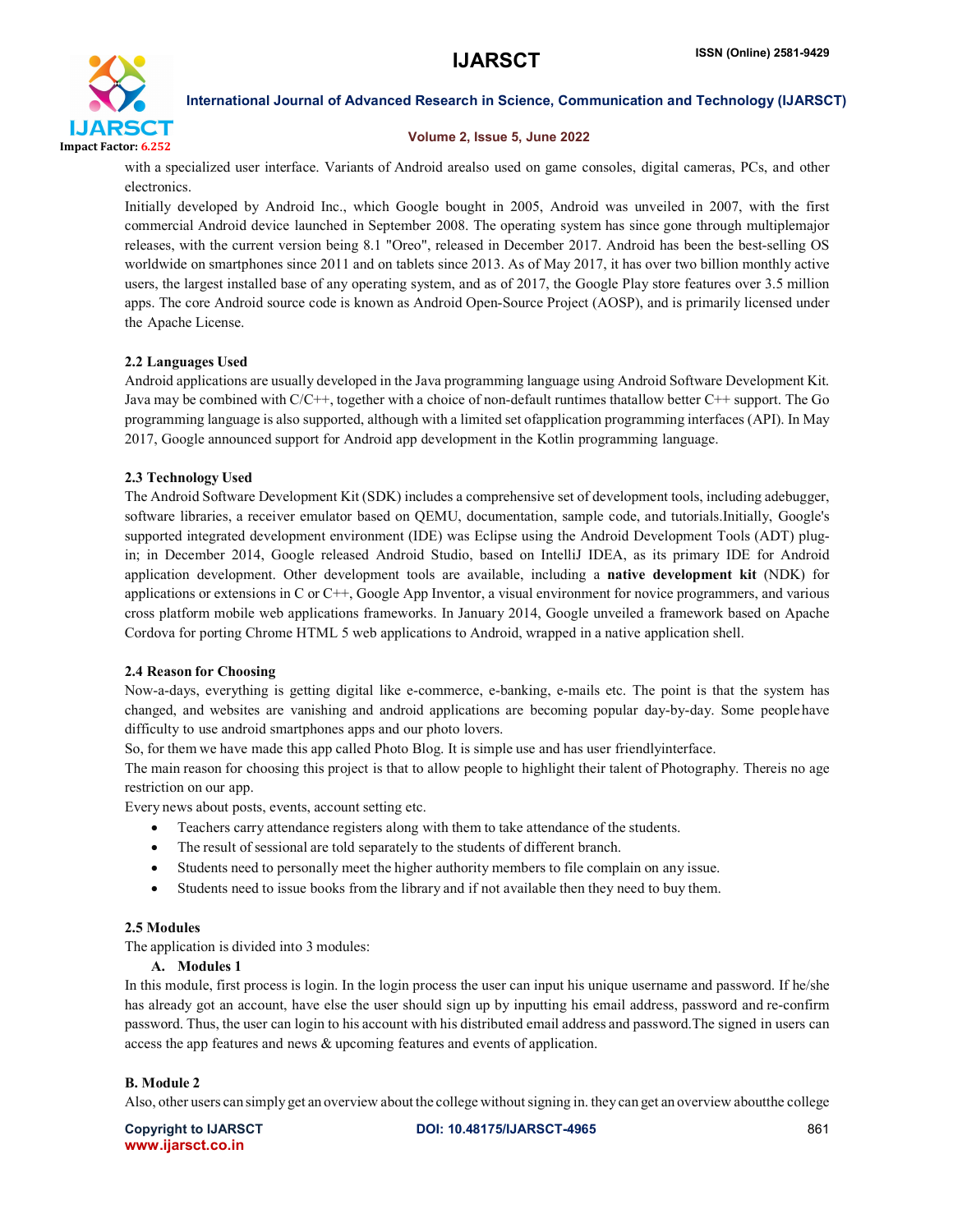

#### Volume 2, Issue 5, June 2022

by accessing information about the college, courses provided, gallery, facilities, department etc. The facilities from which the guest users are explained are college calendar and news& events.

## C. Module 3

The signed in users have access to specific features in the application i.e., 'home screen, 'news,' 'Global Feed,' 'Search Option,' 'upcoming events' etc things. Information about the app, users post news and events will be displayed in news and events. The users will also receive notification about the events, about the application andabout their posts.



#### IV. FLOW DIAGRAM

#### 4.1 Working of the Project

The Application runs in the following order:

- 1. LOGIN: User login here with existing user email or pass-word.
- 2. SIGNUP: User can register him/her self here at this activity.
- 3. PROFILE: After register new account user can set profile picture and username.
- 4. HOME: The home page of Photo Blog App gives College related information in an interactive way. Thehome page consists of: 'Home,' 'Search Option,' 'About,' 'Settings' and much more. In 'Home' the userwill see latest uploads by the users around him. In the 'About' section, we talk about the about the applications and its features. In the 'Search Option' section, a user can search other user of the app and can see their posts and profile. In the

```
www.ijarsct.co.in
```
Copyright to IJARSCT **DOI: 10.48175/IJARSCT-4965** 862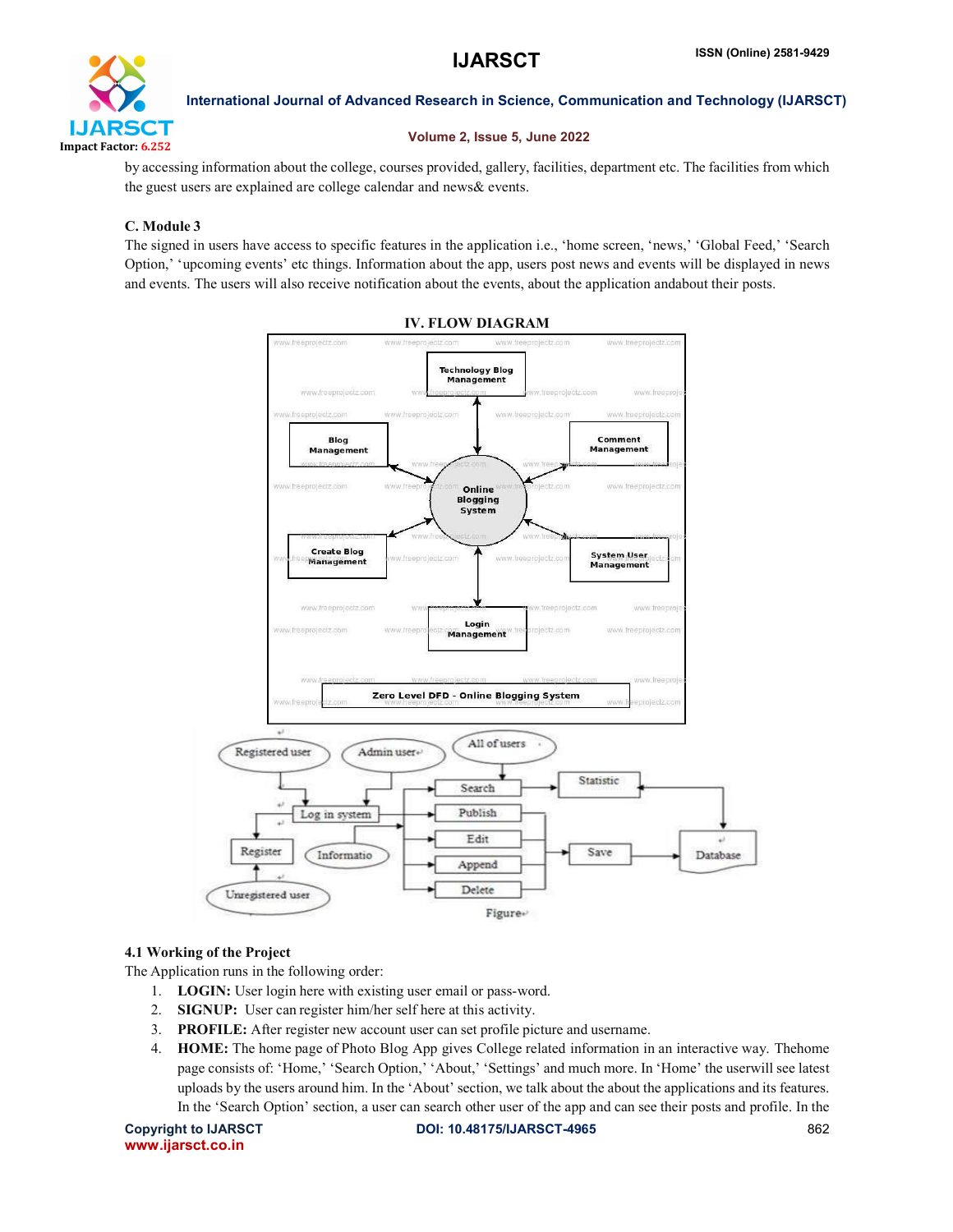

#### Volume 2, Issue 5, June 2022

'Setting' section, the user can change the settings of his/her accountlike username, password, profile etc.

- 5. GLOBAL FEED: The user can view the national photos and images uploaded by the other user around him and people who he/she have Searched, Like, Comment or has Shared his/her Posts. We made sure that the posts are of user's interest. The user can scroll through several top posts that will be up to date. This way we give the user all the necessary information related to the Photography.
- 6. LIBRARY: This is the most useful Module in the app as this section provides the student with the information that is not available easily. We give the student choice to browse through various books, previous year question papers and notices. The book section gives the user books related to their respectivecourses. If the students need help for exams, they can browse through several question papers sorted by their branch, semester, and subjects. The students can also see the notices that may affect them. The noticesare sorted so that the user can easily find them.
- 7. EVENTS: This section informs the user about the upcoming events of the application and events near theuser. It also talks about the venue about the event and other information about it.

# **IS AT 2. W. J. TOOM & 10' 41' 51. 22. at 1765** SHARE SOMETING NEW Post your memories World tour posts Anyone can share their memories of beautiful<br>times, they will be shared to your loved ones<br>instantly Share your world tour images to your friends.<br>Global insiprations for others  $00000$

#### 4.2 Application Interface

#### V. FUTURE SCOPE

Currently the Android application works as an art application which allows basic features of a Photo blog like sharing, Like, comment, search etc. In Future scope of the app, we will update our app by adding geotags, filters, video uploading like other facilities. We will also re-design our app with new interface for photo lover and professional photographers. Also, there will some cloud storage for the users to store their photos. They candownload these photos on any device by logging into their account on their respect devices. Video Chatting feature will also be added to our app.

www.ijarsct.co.in